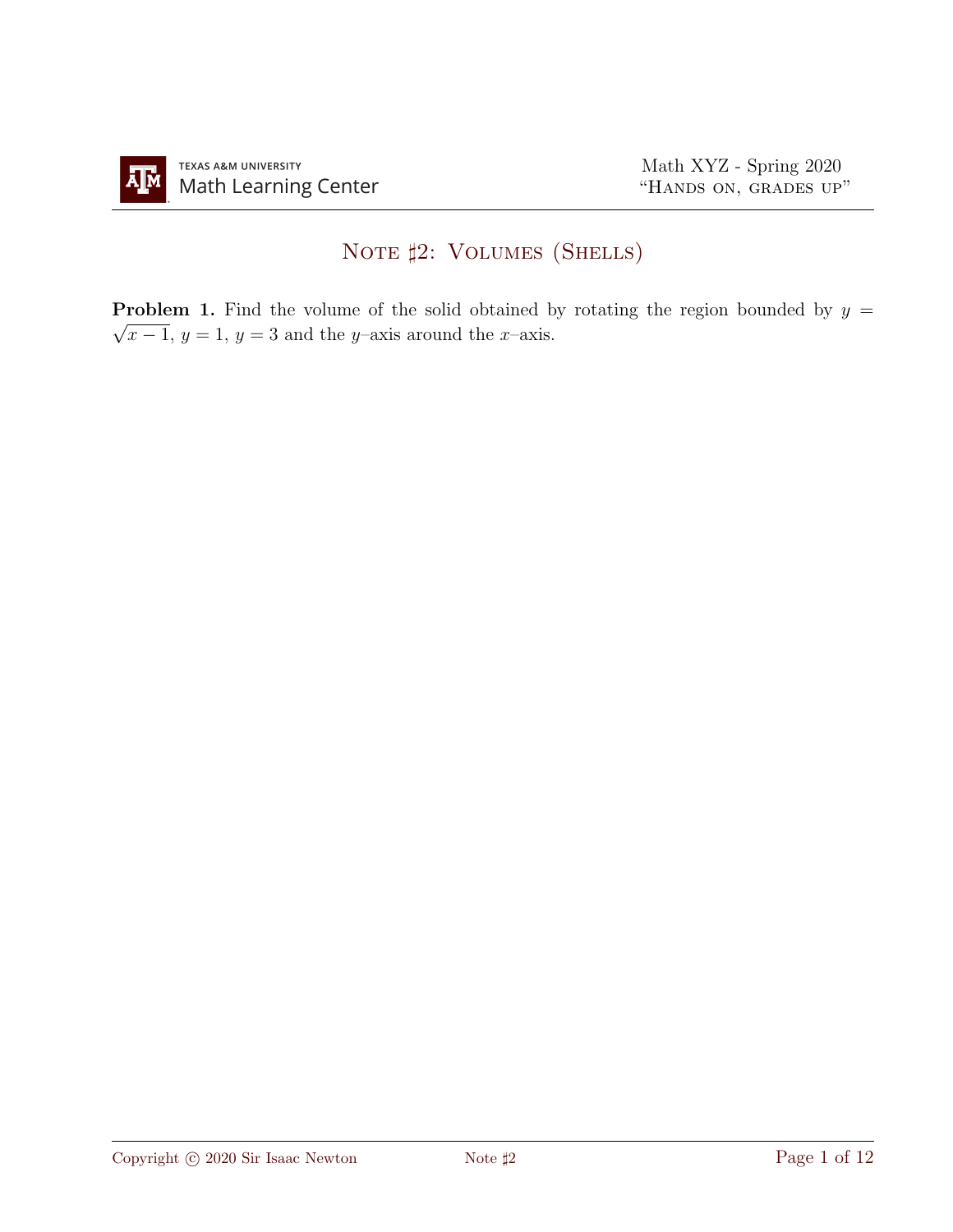**Problem 2.** Find the volume of the solid obtained by rotating the region bounded by  $y = x^2 - x$ and around the line  $x = 5$ .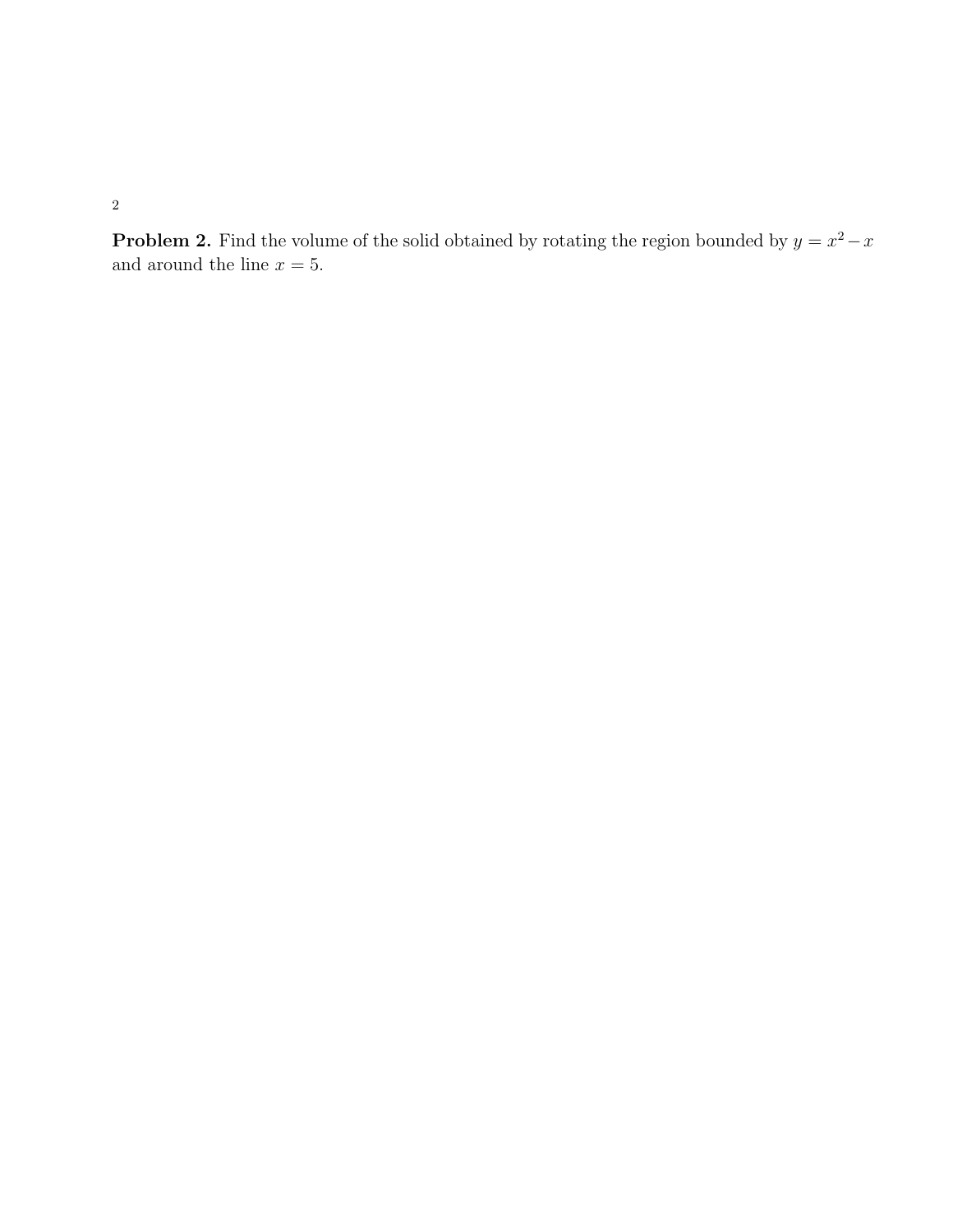**Problem 3.** Find the volume of the solid obtained by rotating the region bounded by  $x =$  $y^2 - 3y + 4$  and  $x = -y^2 + y + 4$  about the line  $y = -1$ .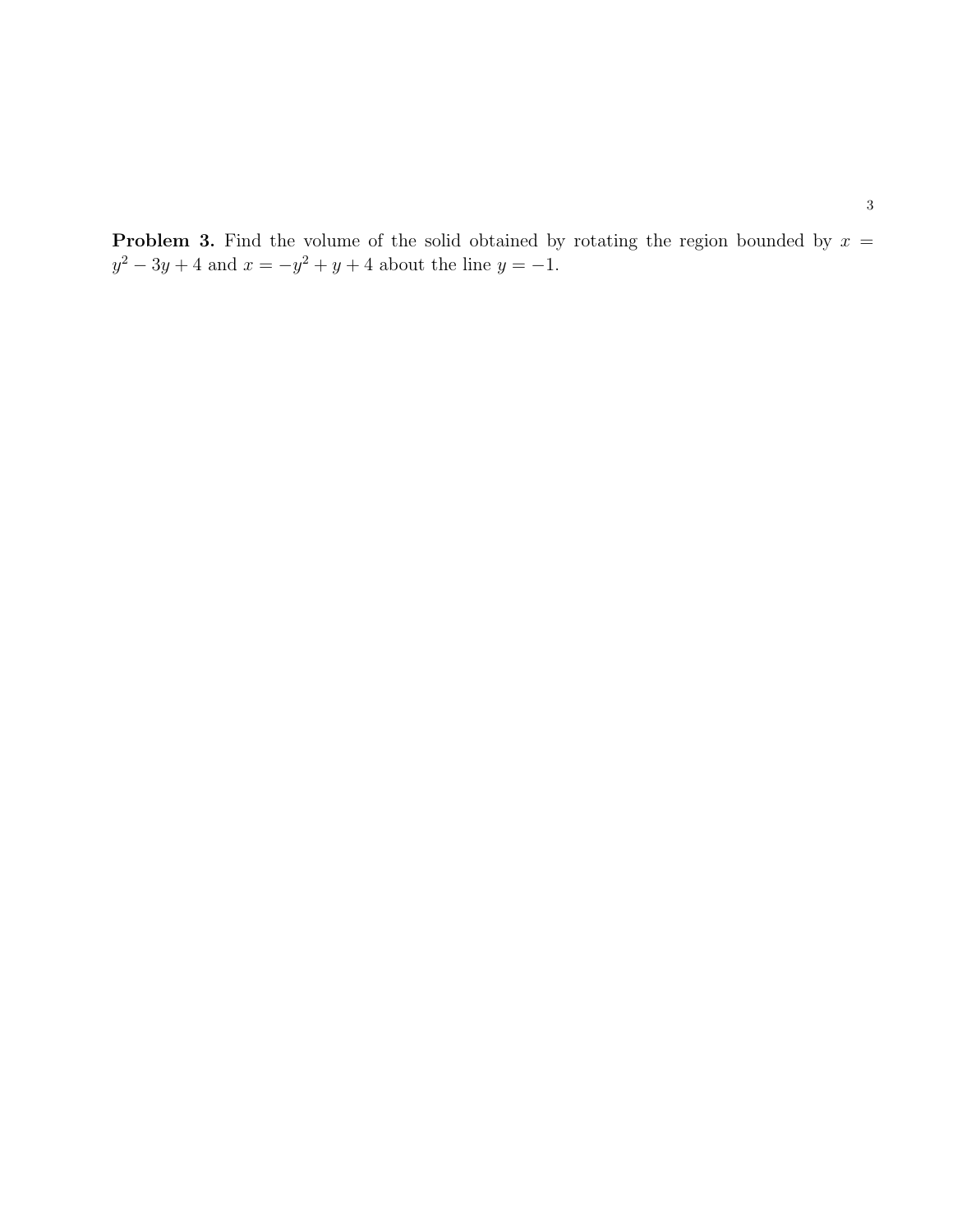**Problem 4.** Find the volume of the solid obtained by rotating the region bounded by  $x = y^2 + 1$ and  $x = y + 3$  about the line  $y = -2$ .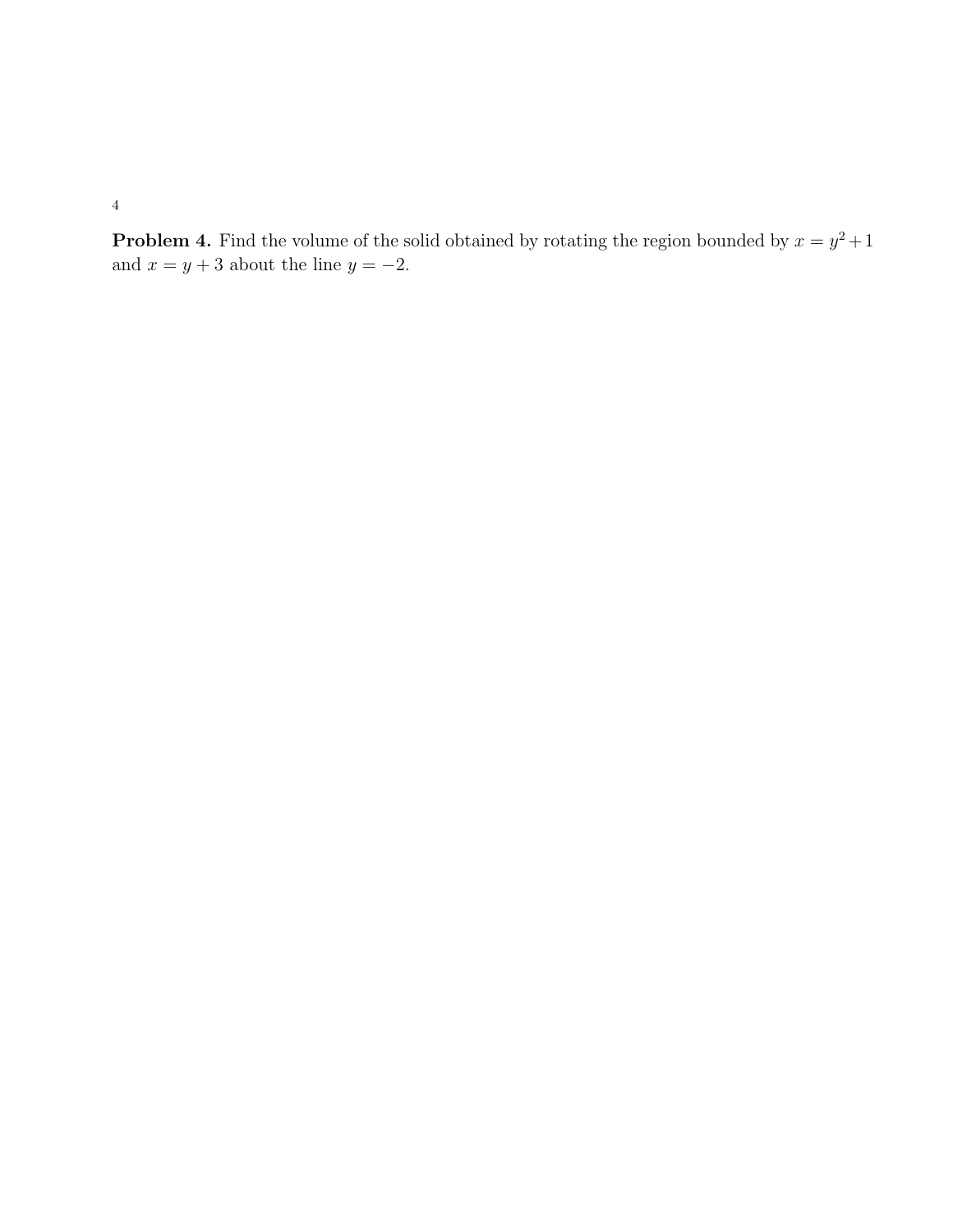## NOTE  $\sharp 2$ : WORK

**Problem 5.** A particle is moved along the x axis by a force that measures  $f(x) = x^3 \sqrt{x}$  $x^4 + 1$ pounds at a point x feet from the origin. Find the work in moving the object from  $x = 2$  to  $x = 5$ .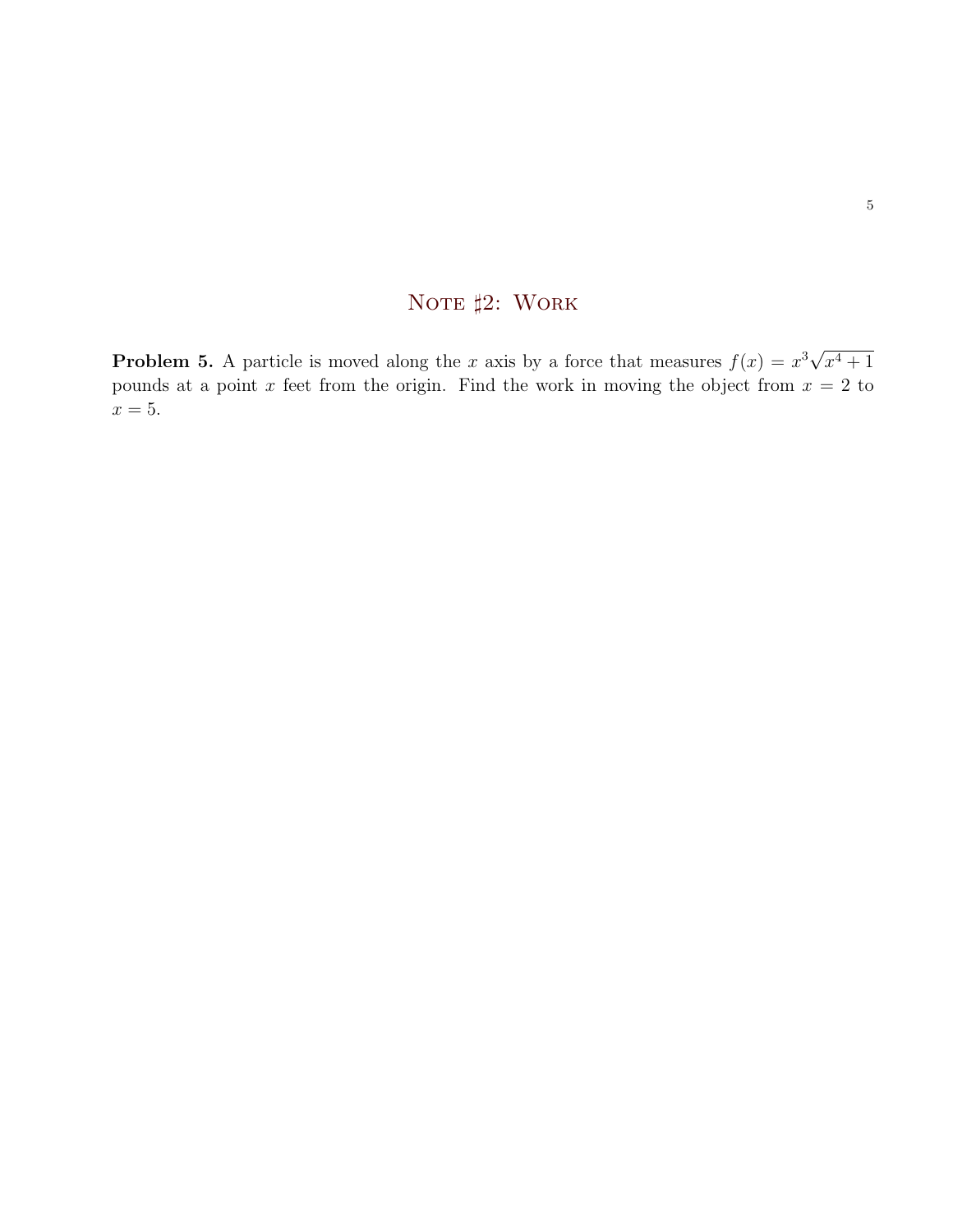Problem 6. Suppose a spring has a natural length of .1 m and it takes a force of 8 N to hold it stretched to .3 m. How much work is required to stretch it from .15m to .25m?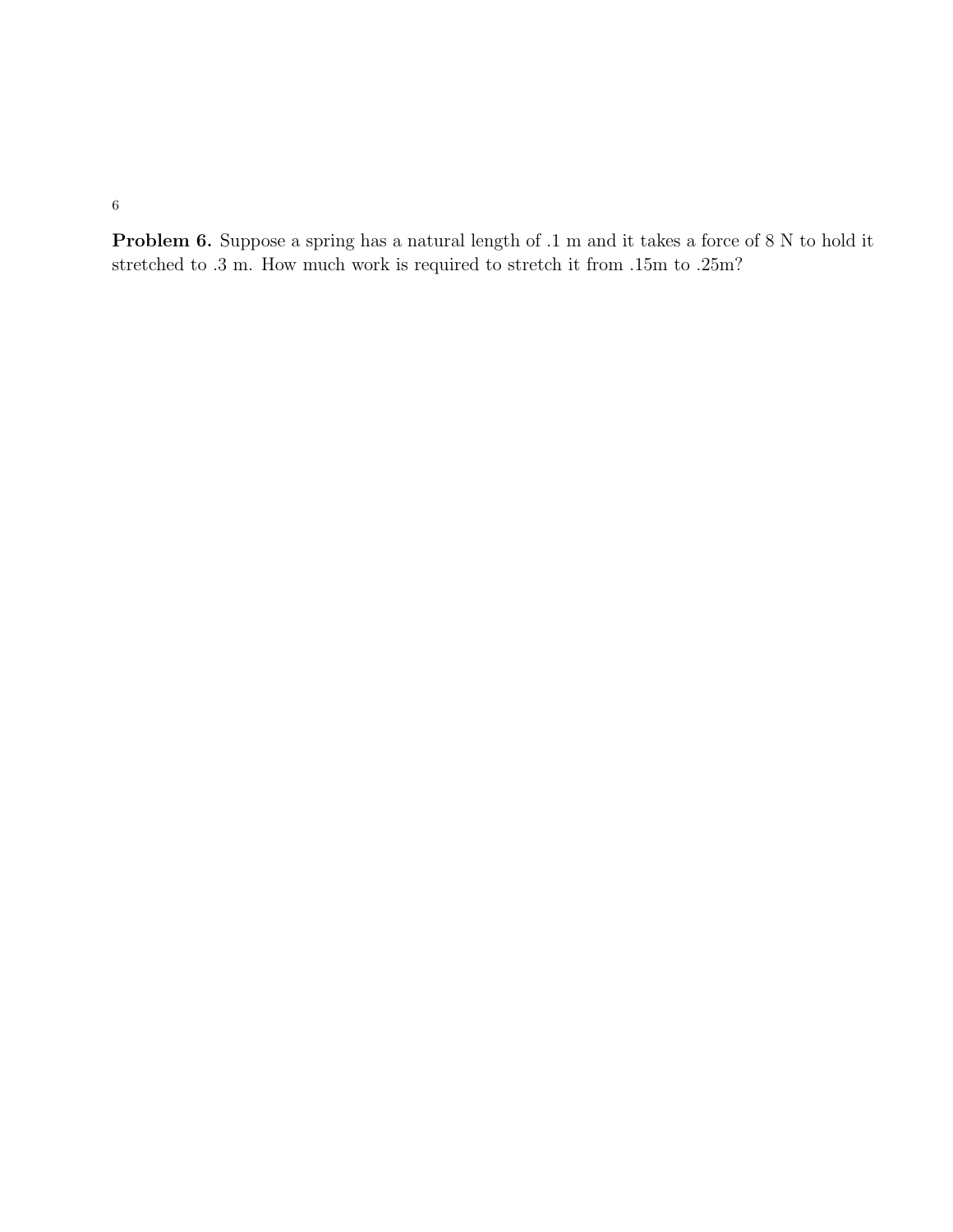Problem 7. Suppose a spring has a natural length of .1 m and it takes a force of 8 N to hold it stretched to .3 m. How much work is required to stretch it from .15m to .25m?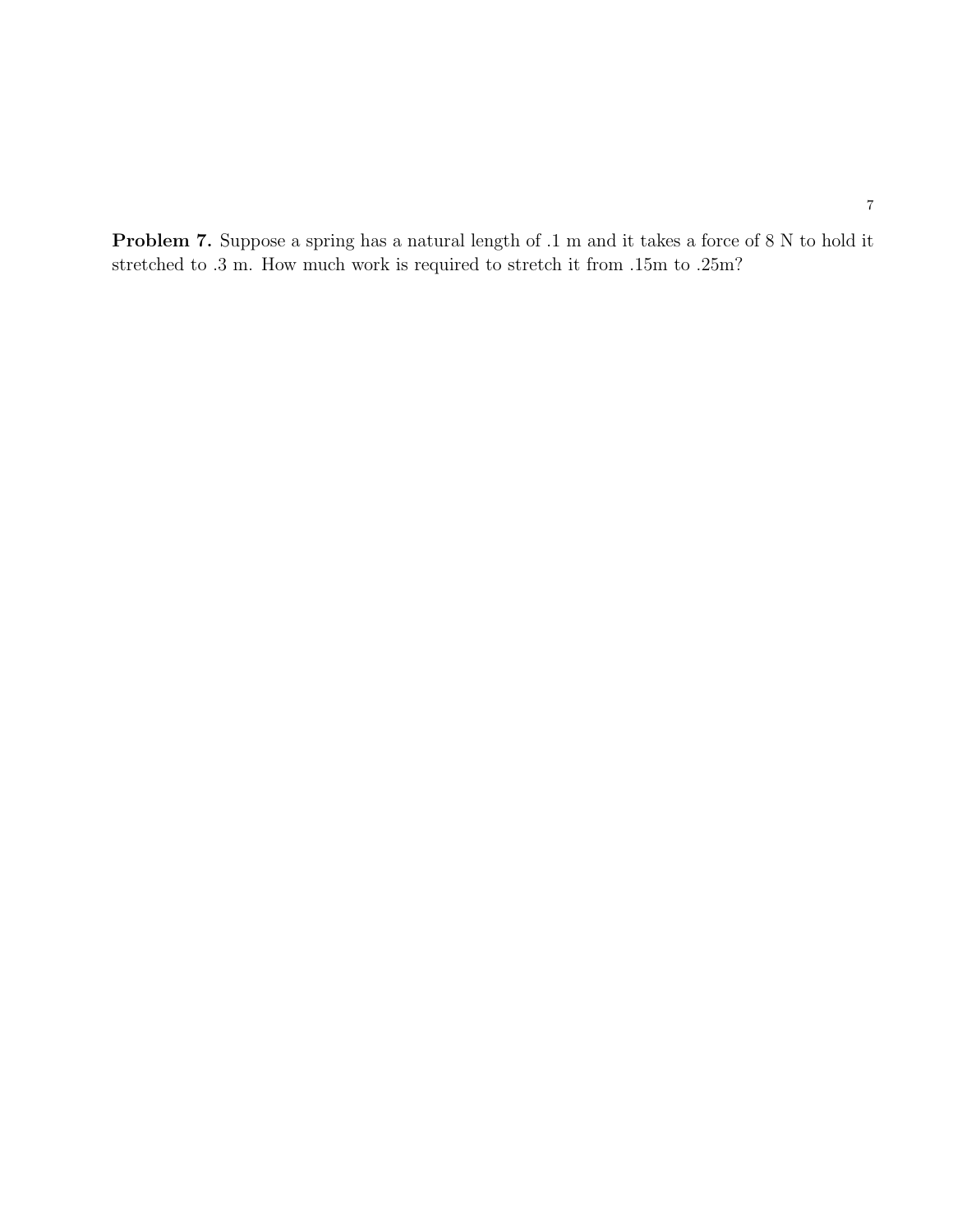Problem 8. A rope that is 30 m long and weighs 10 kg hangs over the top of a building. How much work does it take to pull the rope to the top? How much work does it take to pull the half the rope to the top?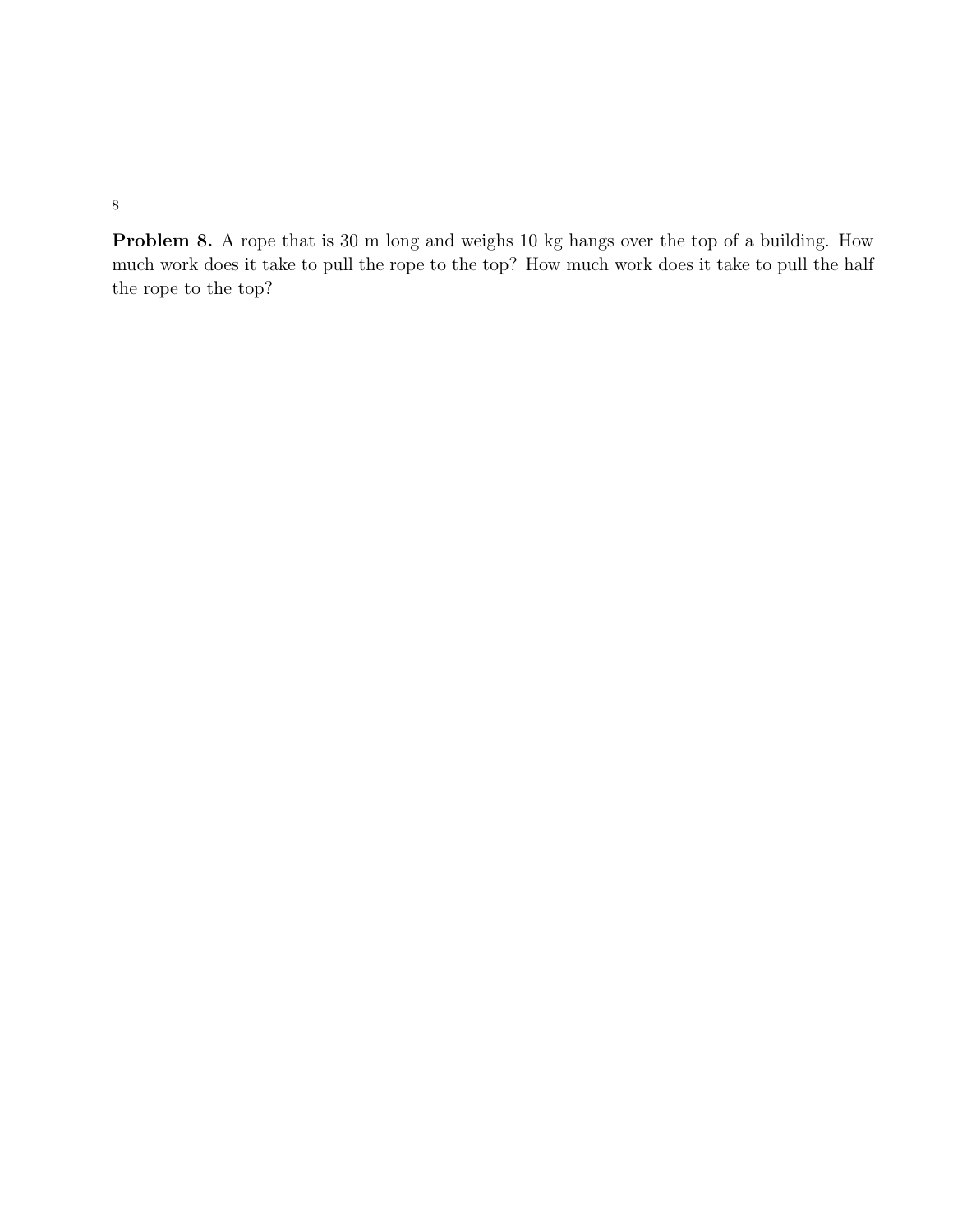**Problem 9.** A 100 foot rope is hanging over a building. The linear density of the rope is  $\frac{x+1}{10}$ feet per foot (with the lighter end of the rope at the top of the building.) Find the work to bring the rope to the top. Find the work to bring half the rope to the top.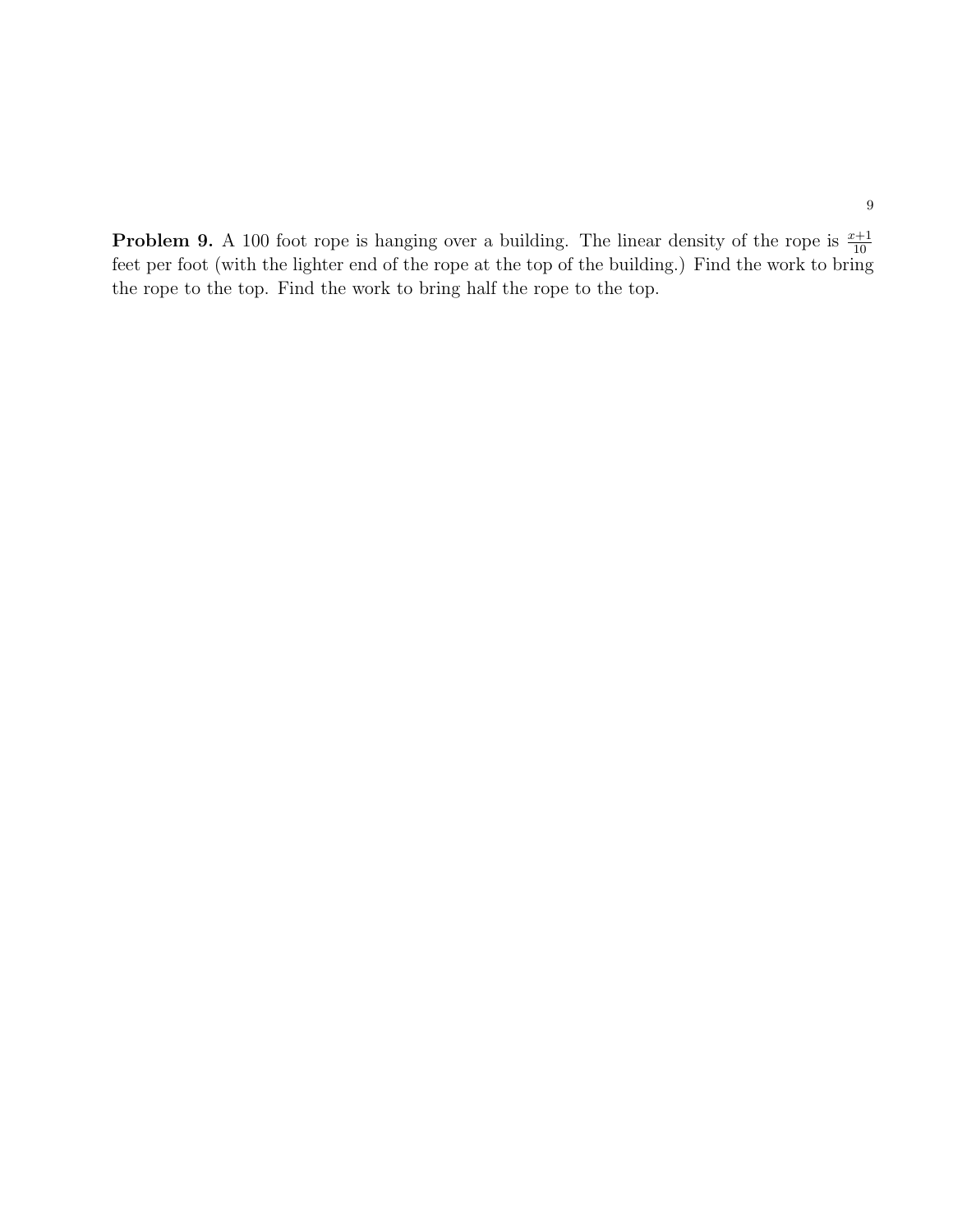Continue work here.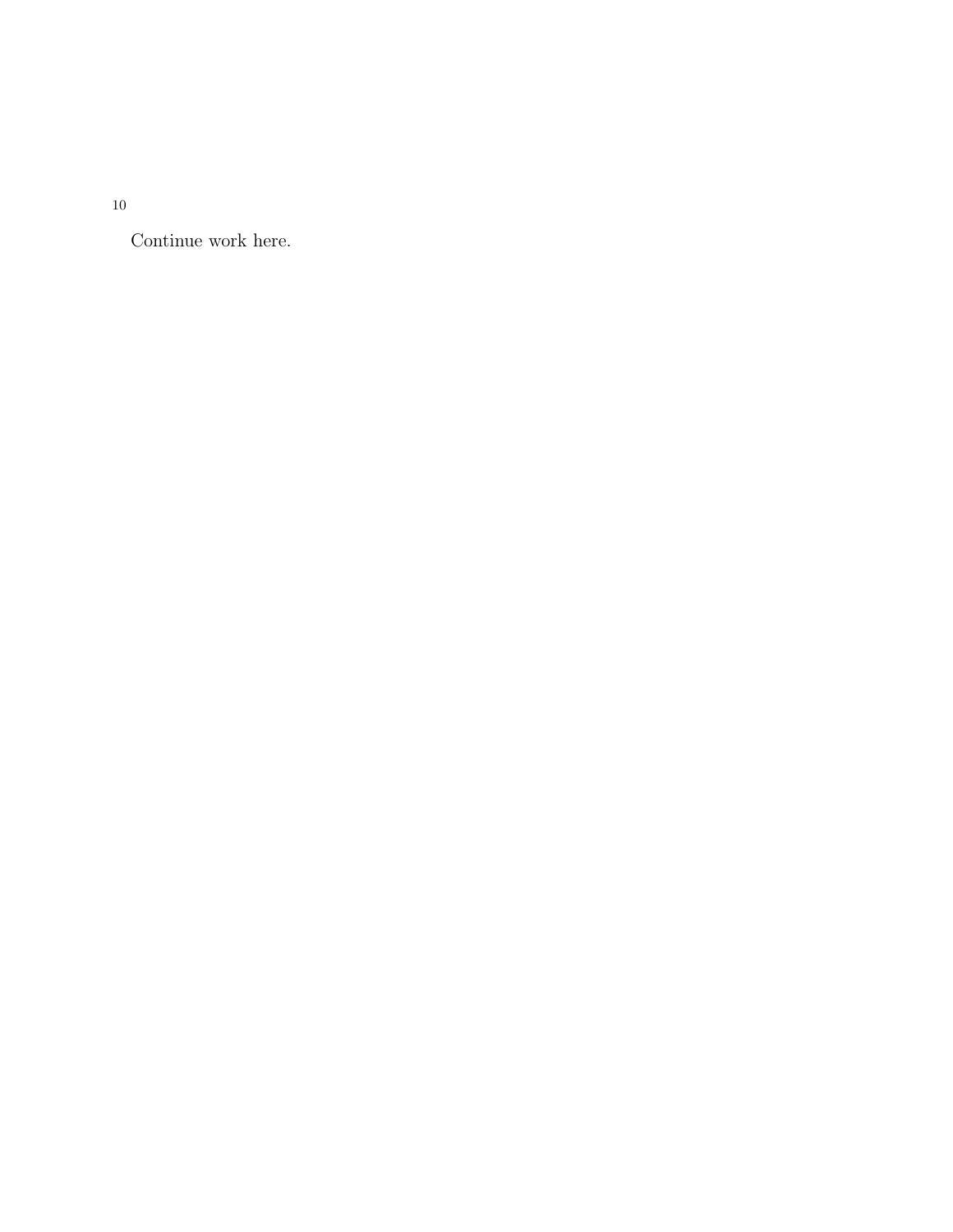Problem 10. A pool is 50 m long and 25 m wide. At one end the pool is 4 m deep and at the other end the pool is 1m deep. The pool slopes upward in a line from the deep to the shallow end. Find the work done in pumping the water from the pool. Find the work in pumping the water down to a level of 2 m.